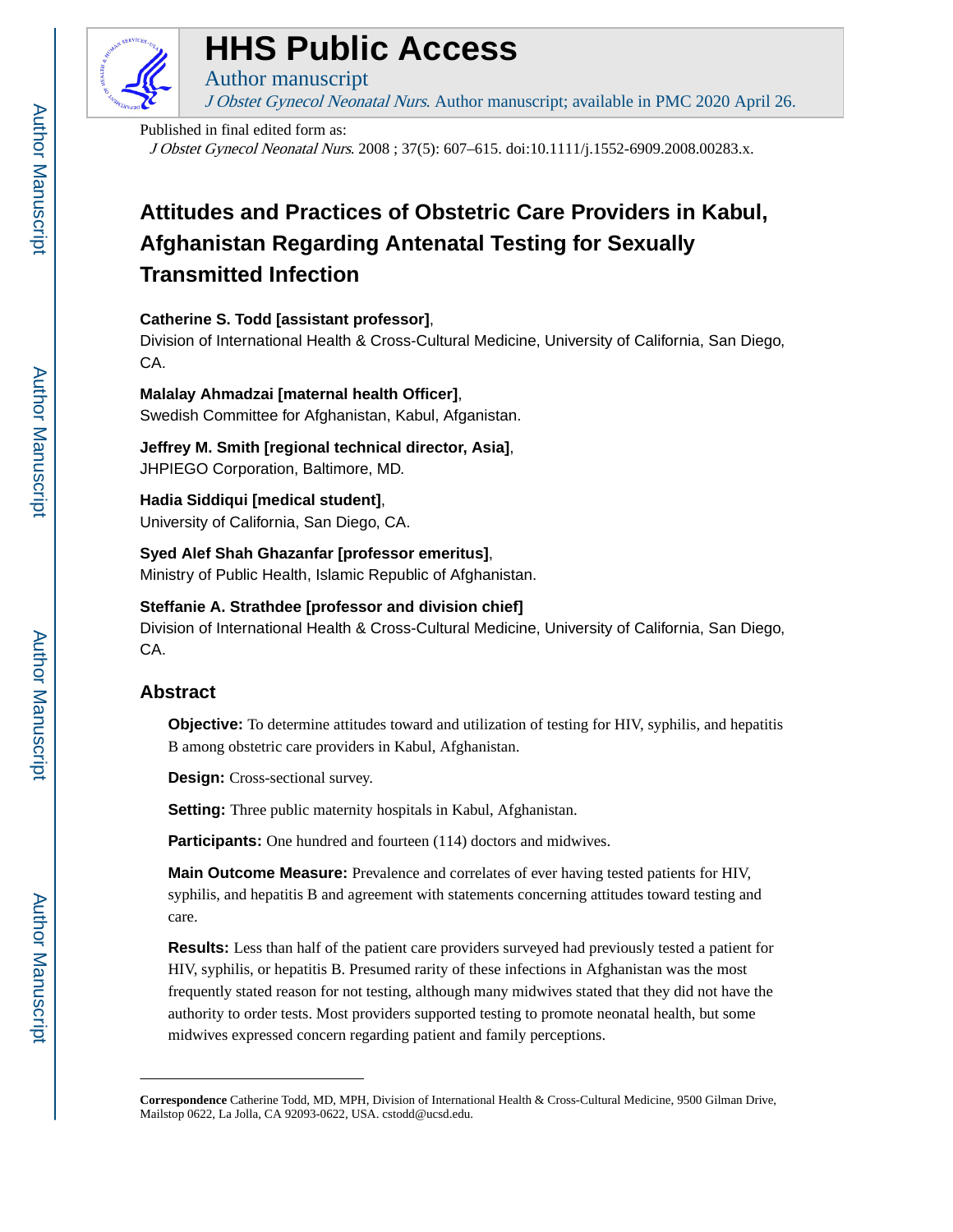**Conclusions:** Due to logistical and cultural barriers, obstetric care providers underutilize testing for antenatal patients in Afghanistan. Improved training, empowerment of female providers, and availability of rapid testing are needed.

#### **Keywords**

Afghanistan; antenatal testing; provider attitudes; HIV stigma; STIs; hepatitis B

International antenatal care guidelines recommend counseling and offering screening to all pregnant women for human immunodeficiency virus (HIV), hepatitis B surface antigen (HBsAg), and syphilis (World Health Organization [WHO], 2001). The development of whole blood rapid testing has removed a significant barrier to the detection of infectious diseases in low resource settings where tests had previously been underutilized (Hawkes, Miller, Reichenbach, Nayyar, & Buse, 2004; Phili & Vardas, 2002). Rapid tests may also be used for periodic surveillance of the antenatal population, which ensures that vaccination guidelines are appropriate (WHO).

Testing for HIV, hepatitis B, and syphilis is routinely carried out in most developed countries. However, these tests are not often ordered during antenatal care in developing countries, due to lack of resources or provider awareness, resulting in continuing neonatal infection (Hawkes et al., 2004). The purpose of this study was to determine obstetric care providers' attitudes toward and prior utilization of testing for HIV, hepatitis B, and syphilis among antepartum patients in Kabul, Afghanistan.

#### **Background**

International antenatal testing guidelines are based upon the impact of HIV, hepatitis B, and syphilis on both maternal and child health and the potential to prevent vertical transmission through timely interventions. HIV, hepatitis B, and syphilis all may be transmitted vertically, and syphilis may also be acquired in utero (American College of Obstetrics and Gynecology [ACOG],1998; Centers for Disease Control and Prevention, 2004; Spira et al.,1999). The incidence of neonatal infection may be reduced through peripartum testing and treatment or prophylaxis (ACOG; Dao et al., 2007; Valderrama, Zacarias, & Mazin, 2004).

In post-conflict Afghanistan, there are no data on utilization of HIV, hepatitis B, or syphilis testing during antenatal care or delivery.

The development of whole blood rapid testing has removed a significant barrier to the detection of infectious diseases in low-resource settings (Hawkes et al., 2004; Phili & Vardas, 2002). Rapid tests typically involve simple, self-contained, immunoassays stable at ambient temperature, yielding highly sensitive and specific results within the duration of a medical visit or birth. Rapid tests have been developed to reliably detect antibodies or antigens associated with many infections, including HIV, hepatitis B, and syphilis, and have been found acceptable to both patients and providers in many limited-resource settings (Bronzan et al., 2007; Lien et al., 2000; Pai, Tulsky, Cohan, Colford, & Reingold, 2007; Phili & Vardas; Viani et al., 2006; Welty et al., 2005; West, Walraven, Morison, Brouwers, & Bailey, 2002). However, provider information and opinion is the main determinant of whether the tests will be utilized.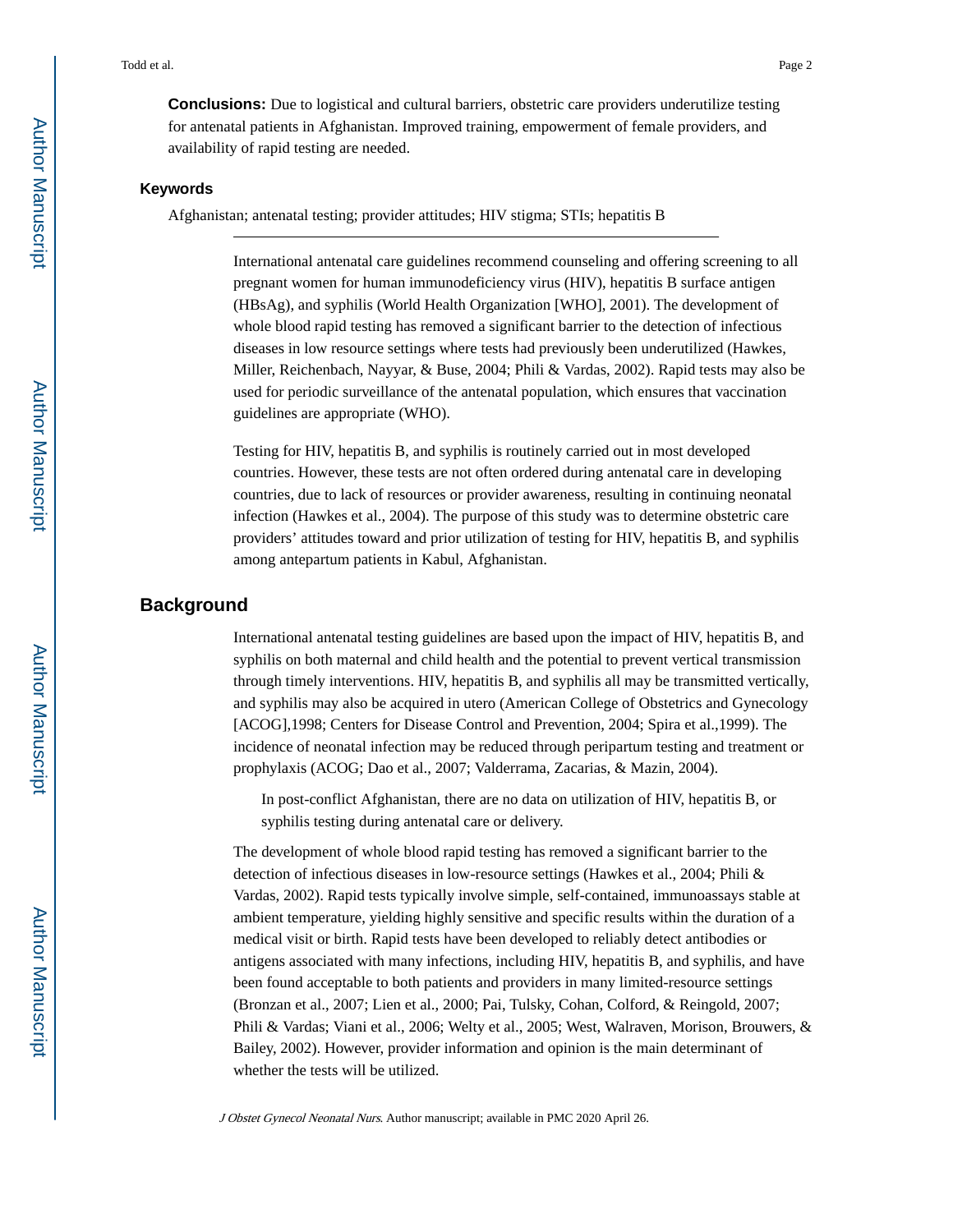Barriers to testing among providers in the United States and other developed countries include stereotypes of who is likely to be infected with a disease and/or who needs to be screened. Numerous studies have demonstrated that health care providers in the United States order sexually transmitted infection (STI) and HIV tests less frequently for older, white, and privately insured patients (Khan, Plummer, Hussain, & Minichiello, 2008; Kushner & Solorio, 2007). In a survey of adult patients having an annual exam, only 28% of respondents reported being asked about STIs during their last checkup. Persons were more likely to be asked about STIs if they were under age 45, male, single, had a household income under the federal poverty level, or were insured by a health maintenance organization, public coverage or by no plan rather than by a fee-for-service arrangement (Tao, Irwin, & Kassler, 2000).

In Afghanistan, a post-conflict setting with a developing health infrastructure, there are no published data regarding antenatal or pediatric seroprevalence of HIV, hepatitis B, or syphilis. As such, it is unclear to what degree these diseases contribute to the high neonatal (165/1,000 live births) and child (260/1,000 children dying before fifth birthday) mortality rates (United Nations Childrens Fund, 2004). The only currently available general population data for HIV, hepatitis B, and syphilis in Kabul is from blood donors, among whom prevalence (based on a single rapid test or VDRL for syphilis) was 0.07%, 3.9%, and 1.05%, respectively (Central Blood Bank, 2006).

Whole blood rapid testing for HIV, hepatitis B, and syphilis is available in many health facilities in Kabul, but it is unclear whether this resource is readily available to obstetric patients. There are no data on the utilization of HIV, hepatitis B, or syphilis testing, either during antenatal care or during facility-based delivery. There has been little assessment of knowledge of and attitudes regarding testing for HIV, hepatitis B, or syphilis among obstetric care providers.

In Afghanistan, reproductive health care providers are mostly women due to the cultural preference that female patients be seen by female providers. Many of the obstetric care providers are midwives, of whom there are approximately 2,000 registered within the country. However, the quality of education received by both doctors and midwives has been variable, as political instability caused disruptions in education and barriers to updated information. Afghanistan has experienced the return of more than four million refugees in the last 5 years (United Nations High Commissioner for Refugees, 2007), and many providers received their education or were exposed to health care practices in neighboring countries as refugees. Training of physicians in Afghanistan starts after secondary school, with a 1-year general science curriculum, followed by 5 years of medical school. Midwives complete either a 2- or 4-year program through a professional training institute in health science.

Infectious diseases are covered in the curricula of both medical and midwifery schools, which are being updated, but little information about HIV, hepatitis, and sexually transmitted infections had been included in previous curricula. As a result, the knowledge and attitudes of current providers may be quite variable and possibly inadequate. The purpose of this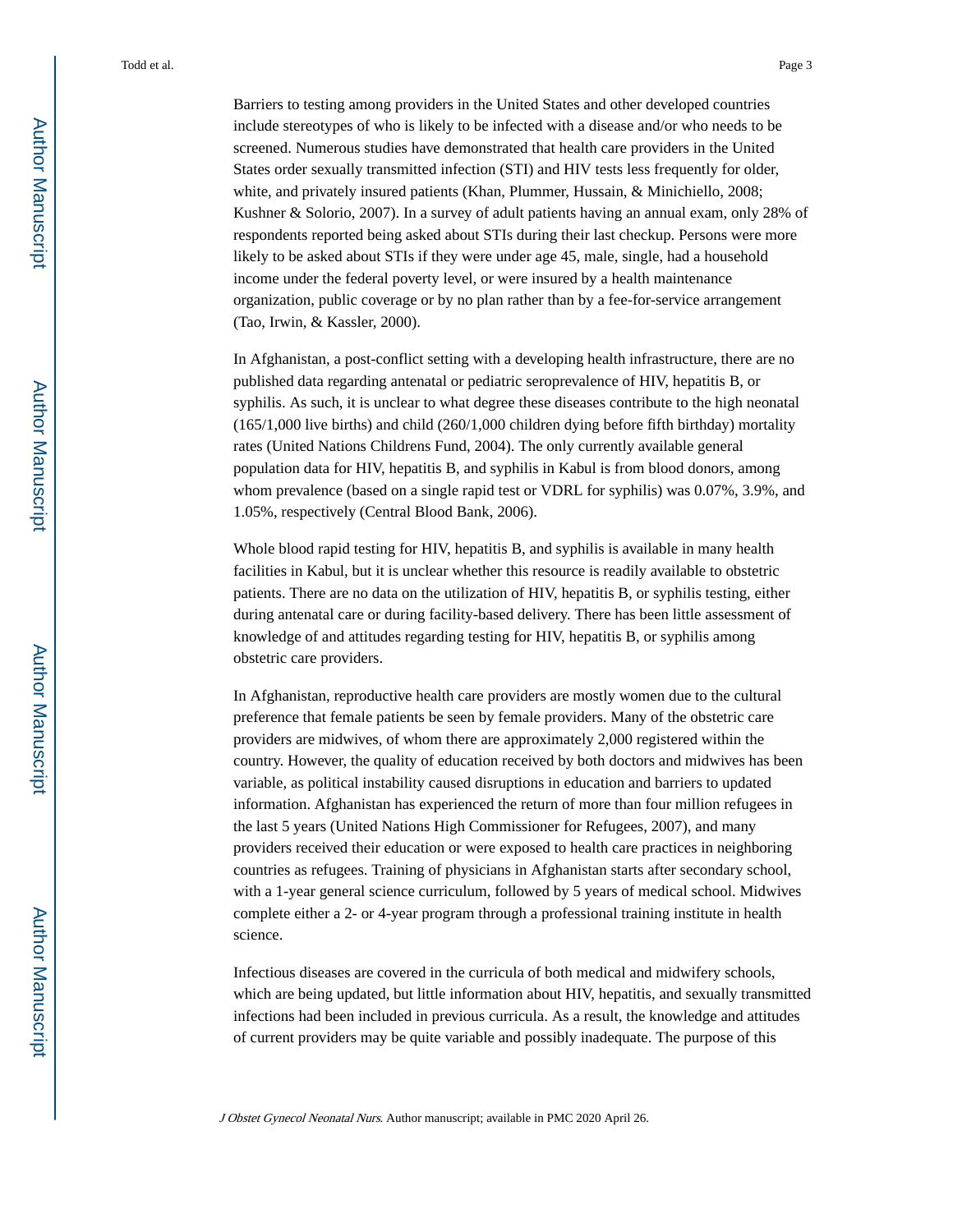study was to determine obstetric providers' attitudes toward and utilization of testing for HIV, hepatitis B, and syphilis among antepartum patients in Kabul, Afghanistan.

#### **Methods**

#### **Setting**

Kabul, the capital of Afghanistan, had a population of approximately 2.5 million in 2005, with an estimated facility-based delivery rate in urban areas of 85.2% (Central Statistics Office, 2007; Ministry of Public Health, Indian Institute of Health Management Research, Johns Hopkins Bloomberg School of Public Health, 2006). There are four public maternity hospitals in the city, providing free obstetric care locally and serving as regional referral centers for other obstetric care sites or home-based deliveries. The three hospitals with the highest volume of deliveries at the time of the study (Mallalai, Rabia Balkhi, and Khair Khana) were included. Obstetric care providers at these hospitals were enrolled in this crosssectional study from June to September, 2006.

Eligible participants were obstetric care providers employed by the Afghan Ministry of Public Health who were able to provide informed consent. Before initiation of any study activities, approval was obtained from international and domestic institutional review boards.

#### **Measures**

Testing practices and attitudes of direct care providers (physicians and midwives) were assessed using a questionnaire developed by the investigators with input from a local advisory board of reproductive health specialists. The survey was translated and pilot-tested with five providers to ensure face and content validity. Results from the pilot session were reviewed by the investigators and members of the advisory board, and the final questionnaire was edited, translated, and back-translated for accuracy.

The final instrument assessed demographics (e.g., age, province of origin, education); professional cadre and experience (e.g., years practicing, whether performed deliveries, typical patient volume); time spent outside the country (to assess exposure to settings where testing might be more commonly utilized); prior testing practices and rationale for not testing; knowledge of HIV, hepatitis B, and syphilis ; and attitudes toward patient care and testing. Residence outside the country in the last 5 years was also queried.

Participants were asked if they had ever tested a pregnant patient for HIV, hepatitis B, or syphilis; if the response was affirmative, the frequency was categorized "Rarely  $\left($  <10%)," "Sometimes (10%–50%)," "Usually (50%–80%)," "Most of the time (80%–99%)," and "Always (100%)". Those indicating that they did not always test for a specific infection were asked for reasons why they did not test every time, including testing only if risk factors present, symptoms of infection present, upon patient request, or other reason, which could be specified. Participants stating they never tested for any of the infections of interest were asked why, with response options including: the specific infection is very rare in Afghanistan, fear of offending the patient or her family, patient appearing healthy so testing unnecessary, test expense, or other reason which could be specified.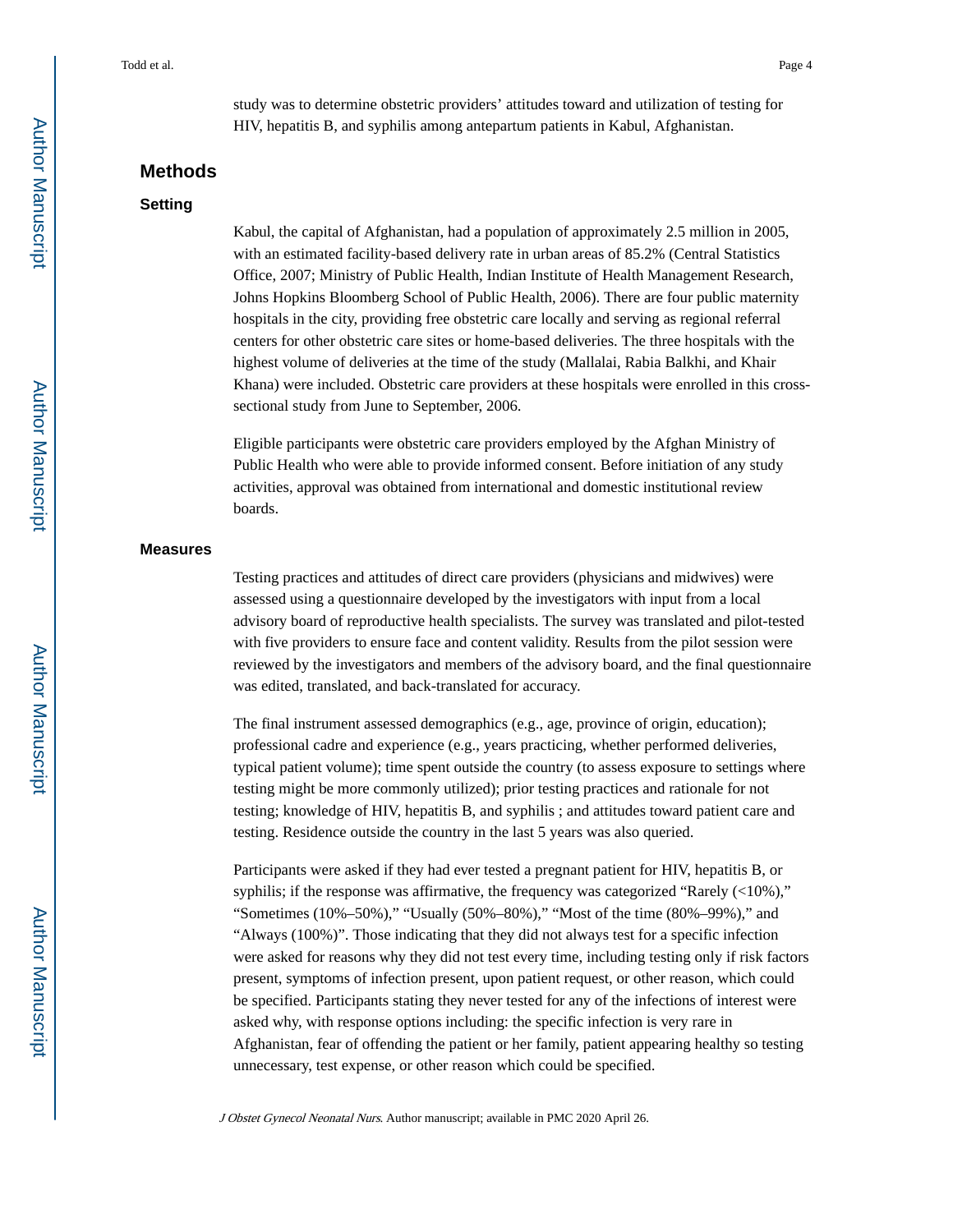Attitudes toward care of patients with HIV, hepatitis B, or syphilis, testing for infectious diseases, and standards for patient care were modeled from patients' opinions expressed during three focus group discussions conducted by one of our investigators (M.A.). The attitude statements for providers were translated, Likert format responses added, and pretested in varying order before finalizing the survey. Likert format has been used successfully in other questionnaires in Afghanistan (Amowitz, Reis, & Iacopino, 2002; van Egmond et al., 2004). Topic areas for attitude questions were: (1) stigma surrounding infection, (2) attitudes toward testing, and (3) general health care attitudes. Attitudes indicating stigma towards those with infection were measured as agreement with statements describing whether contact or medical care should be limited for those with infection and whether infection indicated prior immoral behavior. Attitudes reflecting testing utilization and other health care were measured as was agreement with statements summarizing clinical and social scenarios.

#### **Recruitment and Data Collection**

A trained female study representative recruited available obstetric care providers to participate in a study of provider knowledge, attitudes, and practices with respect to HIV, hepatitis, and syphilis testing and diagnosis in pregnancy. The study representative was present each day for at least 1 week at each hospital during at least two shifts to ensure opportunity for all eligible providers to enroll in the study. Interested providers were invited by the study representative to receive information about the study in a private office. Those interested in participating were issued a unique study number not containing their initials or any other unique identifiers and completed written informed consent.

The study number was used on all consent and questionnaire forms ; following signature, consents were immediately placed in a separate box and stored in a locked office. Questionnaires were always stored separately from consents to protect participant identity. The questionnaire was marked with the participant number only; no names were recorded. Participants were provided with the questionnaire in a private room and allowed sufficient time to complete the questionnaire; average completion time was approximately 25 minutes.

#### **Analysis**

Descriptive variables for the entire provider population were generated, including quantification of reasons for not utilizing infection testing. Age was recoded as a dichotomous variable divided at the median. Correlates of any prior use of HIV, hepatitis B, and syphilis testing were assessed with univariable logistic regression. Variables independently associated with use of testing were determined using multivariable logistic regression, including all variables significantly associated with prior testing at the 5% level in univariable analysis or potential confounders (e.g. provider cadre, age). Likelihood ratio test was used to determine variables significant at the  $p$  . 05 level. To create the most parsimonious model, only those variables remaining significant when included in analysis with the variable most strongly associated with prior testing were retained. Provider attitudes were compared by cadre (physician or midwife) using chi-square tests. To better assess attitudes significantly diverging between physicians and midwives, data were stratified by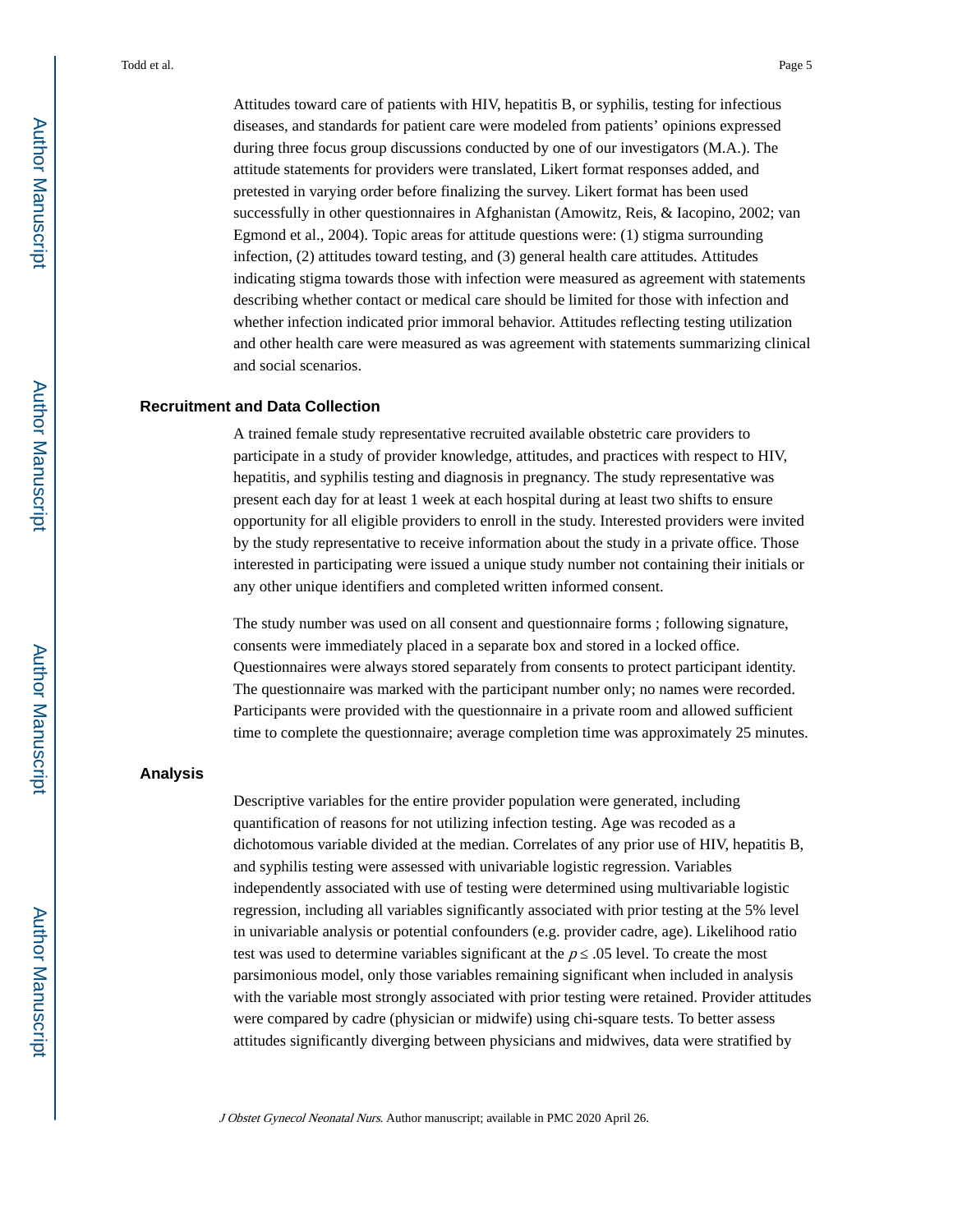cadre, and chi-square tests were performed to determine whether age affected the specific attitudes in each provider group.

#### **Results**

#### **Provider Characteristics**

Of 128 available providers, 123 were enrolled with 5 (3.9%) declining. Of 123 enrolled providers, 114 (92.7%) were doctors and midwives ; these direct care providers were the focus of this analysis. Data on demographics or provider type was not recorded for those declining participation. The 114 providers were all female and included 52 physicians and 62 midwives. Most were Afghan (99.1%), and the majority originated from Kabul or surrounding provinces (87.5%). Most providers had partial (53.1%) or complete university education (44.1%), and 34.8% reported having lived outside Afghanistan in the last 5 years.

#### **Prior STI Testing Practices**

Less than half of the providers reported previously testing patients for HIV (23.1%), hepatitis B (43.1%), or syphilis (25.9%). Reasons for not testing are summarized in Table 1. Perceptions that infections were rare in Afghanistan and low perceived likelihood of infection based on healthy appearance were the reasons most often cited.

#### **Correlates of Prior Testing**

Providers who had previously tested patients for HIV were older ( $\overline{31}$  years) (OR = 5 4.97, 95% CI: 1.70–14.52), more likely to be physicians (OR = 5 0.37, 95% CI: 0.15–0.94), and had more professional experience ( $\overline{3}$  years) (OR = 5 3.75, 95% CI: 1.36–10.34). However, when examined together in multivariate analysis, none of these variables was independently associated with previously testing for HIV.

Similarly, providers who had previously tested patients for hepatitis B were older ( $\overline{31}$ years) (OR = 5 4.43, 95% 1.95–10.08), more likely to be physicians (OR = 5 3.99, 95% CI: 1.79–8.92), and were more experienced health providers ( $\overline{3}$  years) (OR = 5 4.14, 95% CI: 1.83–9.39). In multivariable logistic regression analysis, having greater experience (≥3 years) (AOR = 5 3.53, 95% CI: 1.51–8.28) and being a doctor (AOR = 5 3.39, 95% CI: 1.47–7.85) were independently associated with previously having tested patients for hepatitis B. No variable was significantly associated with having tested a patient for syphilis. Correct knowledge of HIV, hepatitis B, or syphilis was not associated with providers' previous testing for any of these infections.

#### **Provider Attitudes Toward Antenatal Testing and Patients with HIV and/or STIs**

Attitudes toward testing and standards for patient care were compared between midwives and physicians (Table 2). Regarding statements addressing stigma, few providers expressed condemnation of women with HIV or an STI. Those providers conveying stigma toward infected patients were more likely to be midwives. Older midwives ( $\overline{31}$  years) were somewhat more likely than their younger counterparts to believe a husband had a right to divorce his wife in event of STI, even if he infected her.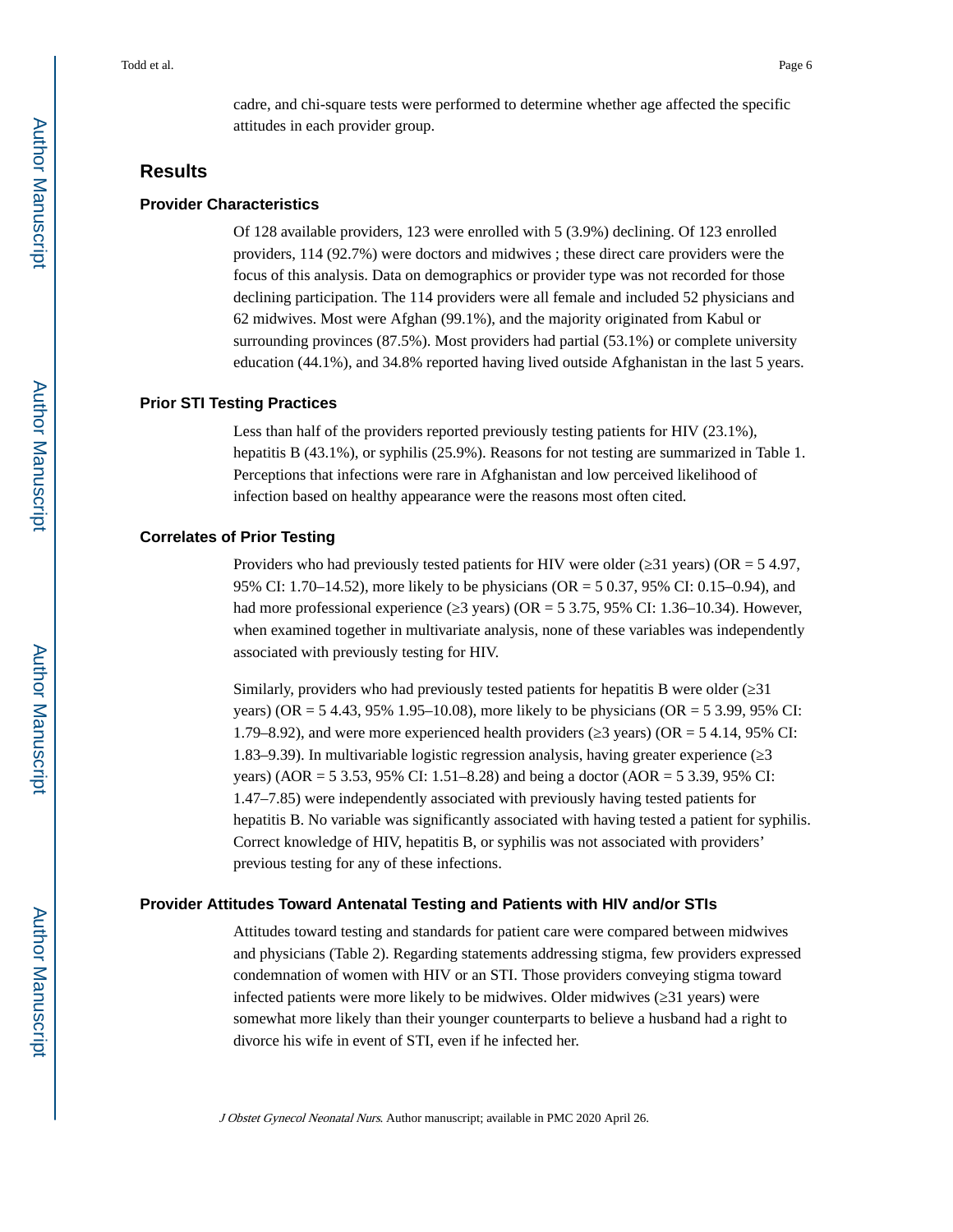Physicians and midwives' attitudes toward testing displayed a high level of agreement. Most providers consistently supported the idea of testing and felt it was indicated in pregnancy. However, compared with doctors, midwives were more likely to believe that provider assessment of risk, expense, and spousal disapproval were justifiable reasons for not offering testing. The first two beliefs were significantly more likely to be expressed by older midwives than their younger counterparts; no difference by age was found for doctors.

Less than half of providers had previously tested patients for HIV, hepatitis B, or syphilis.

Attitudes toward health care provision were quite consistent between midwives and doctors, with the notable exception of the husband's role in health decisions (Table 2). All midwives were more likely to validate the cultural norm of the husband's right to determine his wife's access to health care and the need for spousal approval before procedures. Only 15.9% of both doctors and midwives disagreed that it would be permissible to withhold information from the family or husband if there was concern that disclosure would be detrimental or even dangerous to the patient. Adjustment for age revealed no significant differences between older and younger providers of either cadre.

#### **Discussion**

The medical providers interviewed did not routinely utilize HIV, hepatitis B, or syphilis testing among obstetric patients. The most frequently cited barriers to testing were perceptions that these infections are rare in Afghanistan and that the patient appears healthy.

It is concerning that midwives did not believe that they were authorized to order laboratory tests, considering that they comprised half of all obstetric care providers interviewed and are often the only reproductive health care provider in many areas of Afghanistan. Some of these statements likely arise from response to the established hierarchy within the health system, where midwives are not able to perform certain procedures or make many decisions, such as proceeding with operative delivery, without consultation and agreement of a physician. These beliefs should be re-examined in light of the emphasis placed on midwifery education and placement of midwives as the sole obstetric care provider in many Afghan health facilities (JHPIEGO, 2007).

Older midwives were somewhat more likely to express stigma toward infected patients or cite patient appearance and finances as reasons not to test. In other settings, providers have often neglected to test persons due to lack of knowledge of risk factors (Bharat & Mahendra, 2007; Taylor et al., 2004). Provider stigma, particularly around issues perceived as culturally sensitive, is a known barrier to implementation of HIV treatment, and this may also apply to testing (Bharat & Mahendra).

It is particularly worrisome that many of these female providers, particularly midwives, thought it was appropriate to defer care, including testing, until the permission of a male family member was obtained. This difference may also reflect perceptions that even Afghan women with extensive medical training are not adequately empowered to make decisions for which they may later be held accountable by a patient's family. For midwives, this may be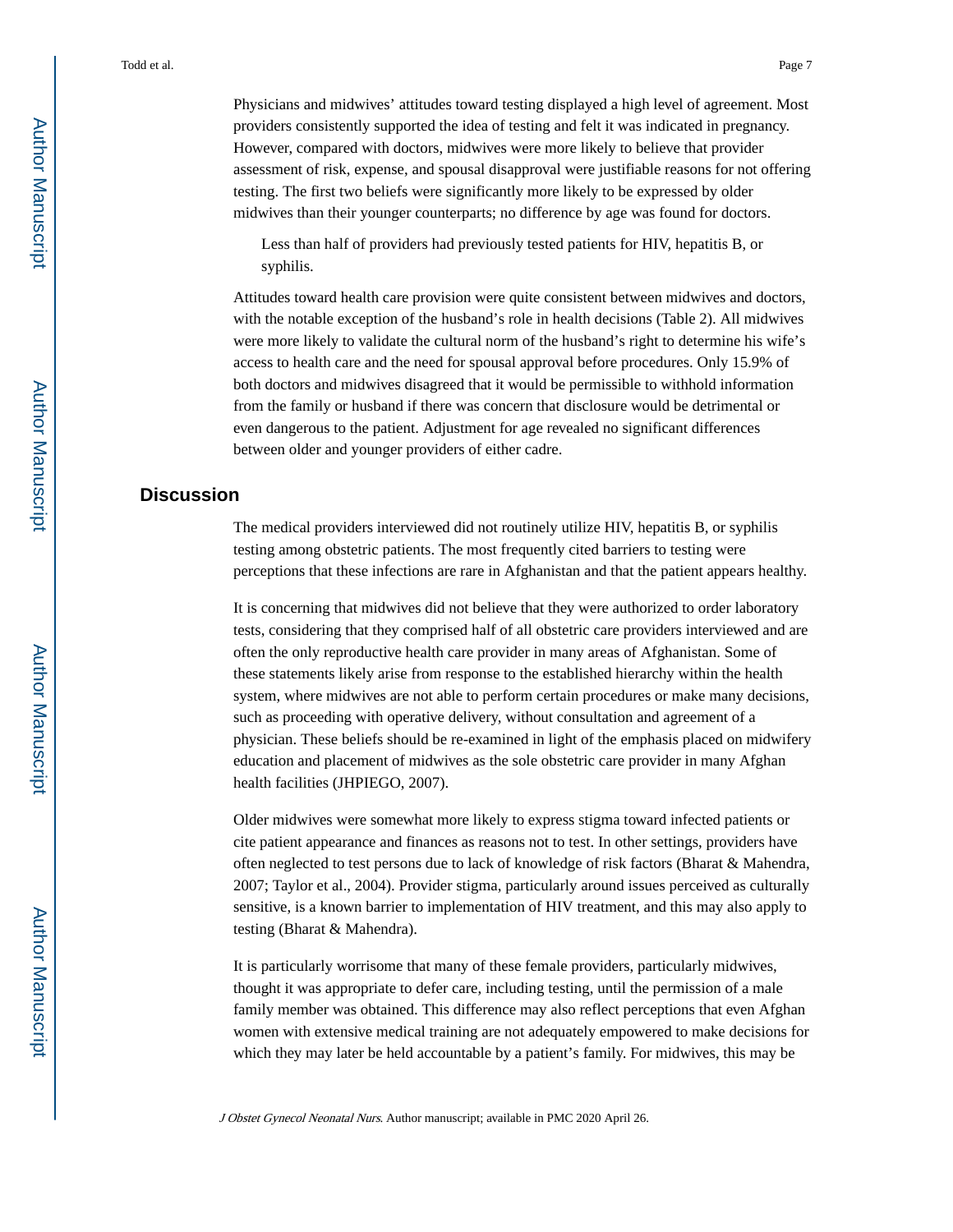augmented by limitations in decision-making imposed by professional hierarchy. Female providers' fear of accountability also may contribute to delay of care and subsequent maternal morbidity and mortality in this setting (Bartlett et al., 2005). This concern is unlikely to change in the near future, as younger providers subscribed to this view as often as their older counterparts, and because nearly all providers of reproductive health care are women, based on cultural norms (Bartlett et al.).

Stereotypes have been found to affect which patients are screened for infection, sexual abuse, and domestic violence in developed settings (Anderson & Aviles, 2006; Khan et al., 2008; Tao et al., 2000). When these stereotypes and surface perceptions are combined with a provider's reluctance to risk violating cultural norms, opportunities for optimal care may be missed (Kushner & Solorio, 2007). The sensitivity of Afghan providers to cultural nuances has advantages in tailoring care to families' unique needs, but contradictorily can also make them hesitant to perform screening equitably.

Improved educational efforts must accompany efforts to empower providers, particularly midwives, to provide testing. Efforts are being made to expand reproductive health services throughout the country, with innovative approaches to overcome low literacy and inability to travel to involve local women, but limited numbers of training programs and continued insecurity create ongoing challenges to these efforts (Smith, Currie, Azfar, & Rahmanzai, 2008). In this sample, prior testing for hepatitis was more common among providers with more clinical experience and for HIV among those who were older, which may reflect greater experience at navigating logistical or cultural barriers. Provider education should include approaches to overcoming barriers to testing specific to that context and should be taught by older providers who have experience in navigating cultural barriers to reproductive health care.

The presence of user-friendly and cost-effective tests may stimulate change in testing practice because lack of actual test materials was a leading reason for not testing in the past. We were unable to examine what providers did with positive test results. This important question requires study before routine testing programs are considered.

This study has a number of important limitations. First, the data cannot be generalized to all obstetric providers in Kabul, given the cross-sectional design and limitation of the sample to just three public hospitals. The hospitals included in this study are training sites, and the providers may be more likely to have been educated on HIV and sexual or blood borne infections due to workshops and retraining activities conducted onsite. All information, including utilization of prior testing, was by self-report and may be subject to reporting bias. We attempted to minimize this by providing privacy and confidentiality. Finally, agreement or disagreement with prestated attitudes may not adequately capture all beliefs that influence clinical decision-making and care delivery among obstetric care providers in Kabul. Culture affects attitudes, which in turn affects health care delivery; however, it is not possible to judge the quality of care delivered based on the providers' attitudes.

Provider education should include context-specific approaches and should be taught by older providers with experience in navigating cultural barriers to care.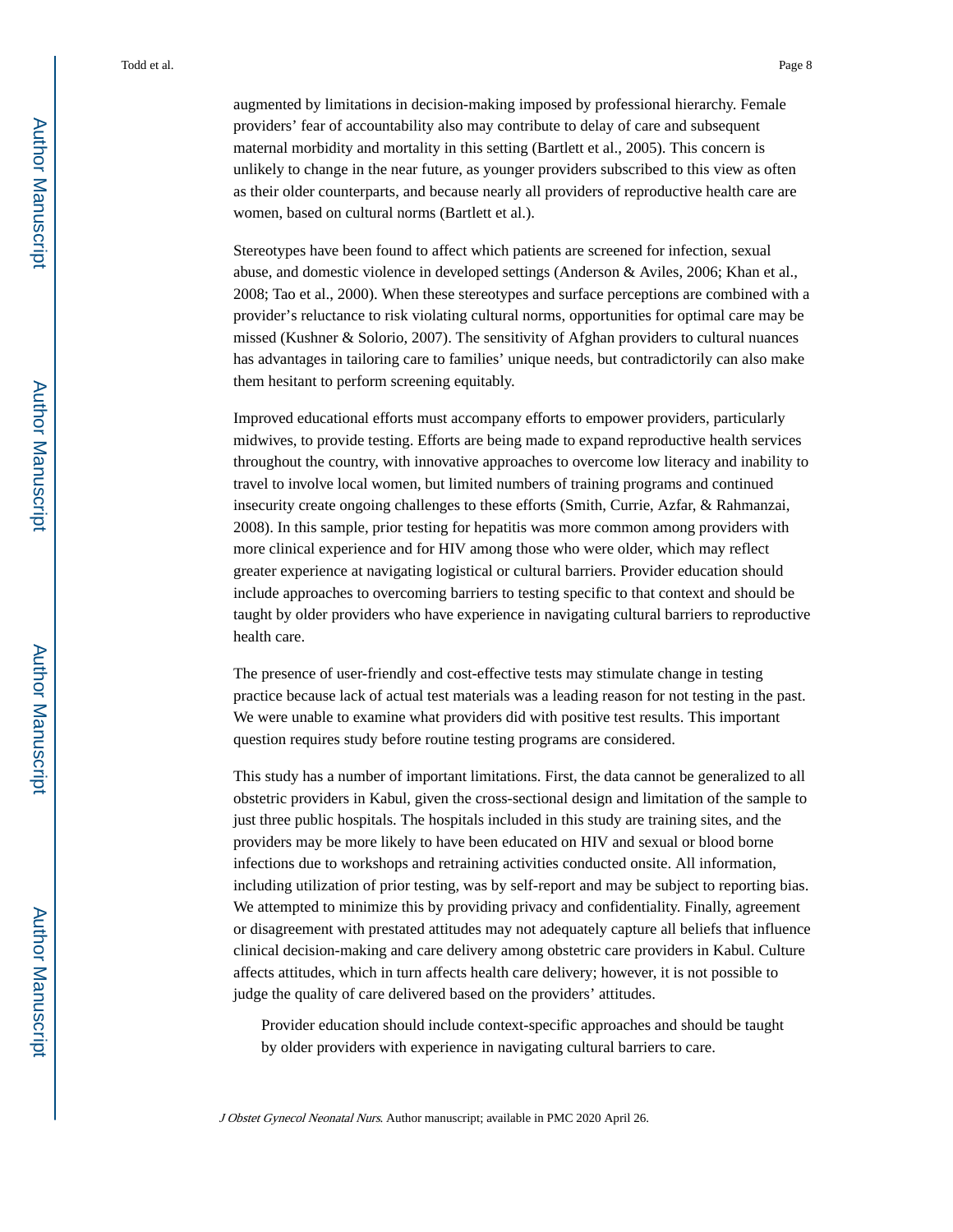In conclusion, the findings of this study indicate that antenatal testing for hepatitis B, HIV, and syphilis among providers in public hospitals in Kabul is uncommon, and practices are influenced by clinical perception and cultural norms. Provider type, age, and experience will likely affect willingness to implement testing, should supplies and evidence-based treatment for these infections become readily available. Increased testing is both acceptable and necessary in this setting to better inform hepatitis B vaccination practices (Todd et al., 2008). Culturally appropriate continuing education efforts for providers, particularly those more than 3 years beyond training, should be developed, and practical testing should be incorporated into health professions teaching curricula. Further, innovative efforts to address barriers preventing female providers from providing care, not limited to testing, but to all aspects of reproductive health care, are indicated, beginning in health professions' schools and incorporating political support. Lastly, highly sensitive and specific rapid testing technology should be made available in this setting to complement educational efforts.

#### **Acknowledgments**

Funded by Fogarty International Center (1K01T W007408–01). Authors thank the Ministry of Public Health, the local advisory group, and Drs. Mark Appelbaum and Suellen Miller.

#### **REFERENCES**

- American College of Obstetrics and Gynecology (ACOG). (1998). Viral hepatitis in pregnancy. ACOG Educational Bulletin 248. Washington, DC: Author.
- Amowitz LL, Reis C, & Iacopino V. (2002). Maternal mortality in Herat Province, Afghanistan, in 2002: An indicator of women's human rights. Journal of the American Medical Association, 288, 1284–1291. [PubMed: 12215139]
- Anderson TR, & Aviles AM. (2006). Diverse faces of domestic violence. Association of Black Nursing Faculty in Higher Education Journal, 17, 129–132.
- Bartlett LA, Mawji S, Whitehead S, Crouse C, Dalil S, Afghan Maternal Mortality Study Team. et al. (2005). Where giving birth is a forecast of death: Maternal mortality in four districts of Afghanistan, 1999–2002. Lancet, 365, 864–870. [PubMed: 15752530]
- Bharat S, & Mahendra VS. (2007). Meeting the sexual and reproductive health needs of people living with HIV: Challenges for health care providers. Reproductive Health Matters, 15(29 Suppl), 93– 112. [PubMed: 17531750]
- Bronzan RN, Mwesigwa-Kayongo DC, Narkunas D, Schmid GP, Neilsen GA, Ballard RC, et al. (2007). On-site rapid antenatal syphilis screening with an immunochromatographic strip improves case detection and treatment in rural South African clinics. Sexually Transmitted Diseases, 34(7 Suppl), S55–S60. [PubMed: 17139234]
- Centers for Disease Control and Prevention. (2004). Congenital syphilis-United States, 2002. Morbidity and Mortality Weekly Report, 53, 716–9. [PubMed: 15306757]
- Central Blood Bank, (2006). Report of testing of blood donors from March-December, 2006. Kabul: Ministry of Public Health.
- Central Statistics Office. (2007). Annual Report, Kabul-Afghanistan. Retrieved July 31, 2007, from <http://www.cso.gov.af/Census/census.htm>
- Dao H, Mofenson LM, Ekpini R, Gilks CF, Barnhart M, Bolu O, et al. (2007). International recommendations on antiretroviral drugs for treatment of HIV-infected women and prevention of mother-to-child HIV transmission in resource-limited settings: 2006 update. American Journal of Obstetrics and Gynecology, 197(3 Suppl), S42–S55. [PubMed: 17825650]
- Hawkes S, Miller S, Reichenbach L, Nayyar A, & Buse K. (2004). Antenatal syphilis control: People, programmes, policies, and politics. Bulletin of the World Health Organization, 82, 417–423. [PubMed: 15356933]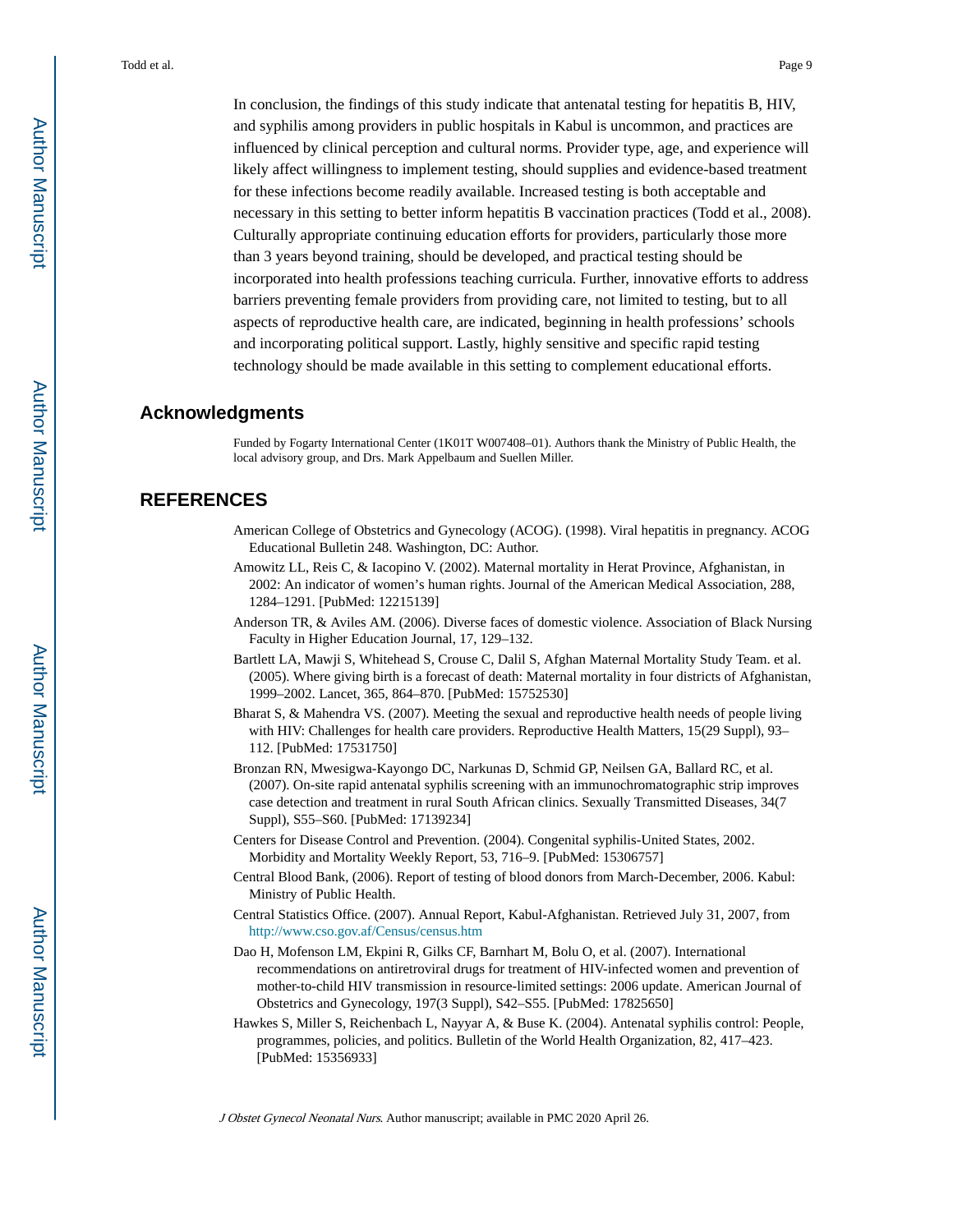- JHPIEGO. (2007). Afghanistan welcomes new midwifery graduates, looks forward to first Congress. Retrieved August 4, 2007, from<http://www.jhpiego.org/media/featarticles/ft20050413a.htm>
- Khan A, Plummer D, Hussain R, & Minichiello V. (2008). Does physician bias affect the quality of care they deliver? Evidence in the care of sexually transmitted infections. Sexually Transmitted Infections, 84,150–151. [PubMed: 17974595]
- Kushner M, & Solorio MR. (2007). The STI and HIV testing practices of primary care providers. Journal of the National Medical Association, 99, 258–263. [PubMed: 17393950]
- Lien TX, Tien NT, Chanpong GF, Cuc CT, Yen VT, Soderquist R, et al. (2000). Evaluation of rapid diagnostic tests for the detection of human immunodeficiency virus types 1 and 2, hepatitis B surface antigen, and syphilis in Ho Chi Minh City, Vietnam. American Journal of Tropical Medicine and Hygiene, 62, 301–309. [PubMed: 10813489]
- Ministry of Public Health, (2006). Indian Institute of Health Management Research, Johns Hopkins Bloomberg School of Public Health. National Risk and Vulnerability Assessment. Kabul, Afghanistan: Ministry of Public Health.
- Pai NP, Tulsky JP, Cohan D, Colford JM Jr, & Reingold AL. (2007). Rapid point-of-care HIV testing in pregnant women: A systematic review and meta-analysis. Tropical Medicine and International Health, 12, 162–173. [PubMed: 17300622]
- Phili R, & Vardas E. (2002). Evaluation of a rapid human immunodeficiency virus test at two community clinics in Kwazulu-Natal. South African Medical Journal, 92, 818–821. [PubMed: 12432808]
- Smith JM, Currie S, Azfar P, & Rahmanzai AJ. (2008). Establishment of an accreditation system for midwifery education in Afghanistan: Maintaining quality during national expansion. Public Health, 122, 558–567. [PubMed: 18460411]
- Spira R, Lepage P, Msellati P, Van De Perre P, Leroy V, Simonon A, et al. (1999). Natural history of human immunodeficiency virus type 1 infection in children: A five-year prospective study in Rwanda. Mother-to-Child HIV-1 Transmission Study Group. Pediatrics, 104, ed56.
- Tao G, Irwin KL, & Kassler WJ. (2000). Missed opportunities to assess sexually transmitted diseases in U.S. adults during routine medical checkups. American Journal of Preventive Medicine, 18, 109–114. [PubMed: 10698240]
- Taylor VM, Yasui Y, Burke N, Nguyen T, Chen A, Acorda E, et al. (2004). Hepatitis B testing among Vietnamese American men. Cancer Detection and Prevention, 28, 170–177. [PubMed: 15225896]
- Todd CS, Ahmadzai M, Atiqzai F, Miller S, Ghazanfar SAS, & Strathdee SA. (in press). Seroprevalence and correlates of HIV, syphilis, and hepatitis B and C virus among intrapartum patients in Kabul, Afghanistan: A cross-sectional assessment. BioMed Central Infectious Diseases
- United Nations Children's Fund. (2004) At a glance: Afghanistan Statistics. Retrieved April 14, 2008, from [http://www.unicef.org/infobycountry/afghanistan\\_statistics.html](http://www.unicef.org/infobycountry/afghanistan_statistics.html)
- United Nations High Commissioner for Refugees. (2007). Return to Afghanistan. Retrieved September 5, 2007, from<http://www.unhcr.org/afghan.html>
- Valderrama J, Zacarias F, & Mazin R. (2004). Maternal syphilis and congenital syphilis in Latin America: Big problem, simple solution. Review Panama Saluda Publica, 16, 211–217.
- van Egmond K, Naeem AJ, Verstraelen H, Bosmans M, Claeys P, & Temmerman M. (2004). Reproductive health in Afghanistan: Results of a knowledge, attitudes and practices survey among Afghan women in Kabul. Disasters, 28, 269–282. [PubMed: 15344941]
- Viani RM, Araneta MR, Ruiz-Calderon J, Hubbard P, Lopez G, Chacon-Cruz E, et al. (2006). Perinatal HIV counseling and rapid testing in Tijuana, Baja California, Mexico: Seroprevalence and correlates of HIV infection. Journal of Acquired Immune Deficiency Syndrome, 41, 87–92.
- Welty TK, Bulterys M, Welty ER, Tih PM, Ndikintum G, Nkuoh G, et al. (2005). Integrating prevention of mother-to-child HIV transmission into routine antenatal care: The key to program expansion in Cameroon. Journal of Acquired Immune Deficiency Syndrome, 40, 486–493.
- West B, Walraven G, Morison L, Brouwers J, & Bailey R. (2002). Performance of the rapid plasma reagin and the rapid syphilis screening tests in the diagnosis of syphilis in field conditions in rural Africa. Sexually Transmitted Infections, 78, 282–285. [PubMed: 12181468]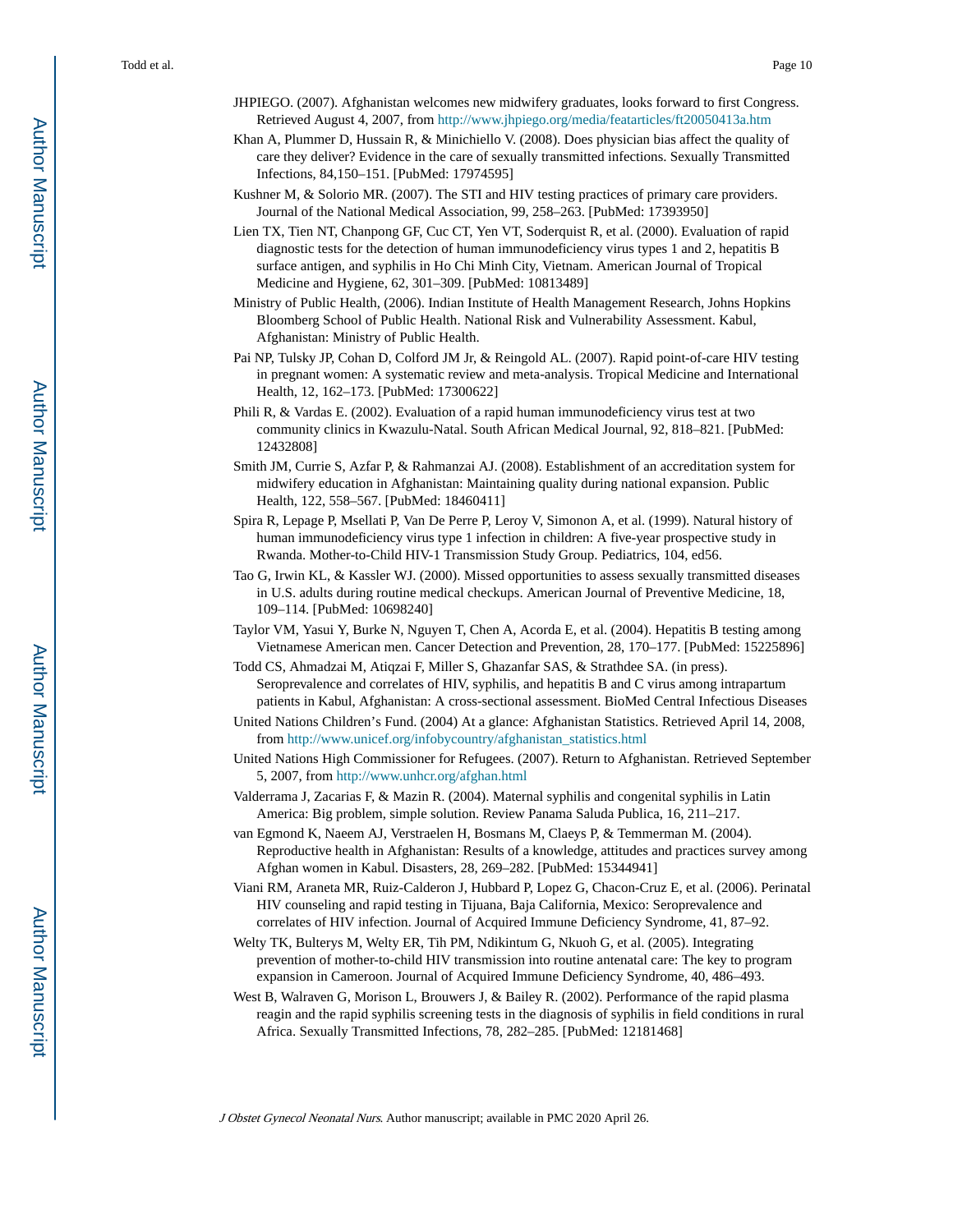World Health Organization (WHO). (2001) Introduction of hepatitis B vaccine into childhood immunization services Management guidelines, including information for health workers and parents Geneva Author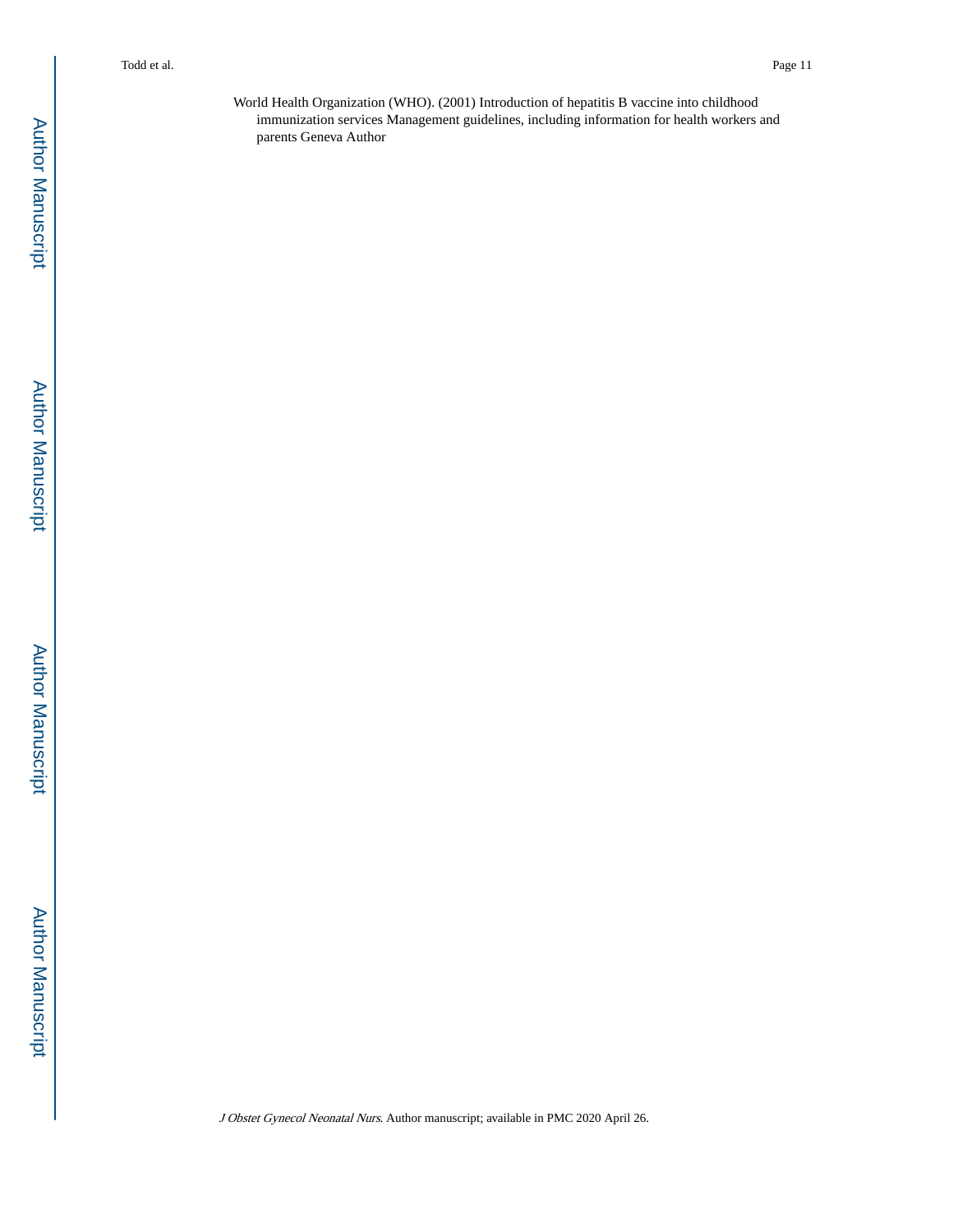Author Manuscript

**Author Manuscript** 

## **Table 1:**

Reasons for Never or Not Consistently Performing Antenatal Testing for HIV, Hepatitis B, and Syphilis Among Obstetric Care Providers in Kabul, Reasons for Never or Not Consistently Performing Antenatal Testing for HIV, Hepatitis B, and Syphilis Among Obstetric Care Providers in Kabul, Afghanistan (n 5112) Afghanistan (n 5112)

| Reason for Never Performing Test                 | $HIV (n = 5 83)$<br>$\mathcal{S}$ | Hepatitis B $(n = 562)$<br>$\mathcal{S}^{(0)}$      | Syphilis $(n = 5 80)$<br>$\mathcal{S}(\mathcal{C})$ |
|--------------------------------------------------|-----------------------------------|-----------------------------------------------------|-----------------------------------------------------|
| Perceived rarity of the infection in Afghanistan | 43.8                              | 25.8                                                | 54.2                                                |
| Patient appears healthy/no clinical suspicion    | $\overline{5}$                    | 21.3                                                | 9.6                                                 |
| Test expense                                     | 8.8                               | 21.0                                                | 13.3                                                |
| Fear of offending patient or her family          | 7.5                               | ವ                                                   | $\frac{84}{3}$                                      |
| Lack of access to test kits                      | 8.8                               | 15.5                                                | $\overline{5}$                                      |
| Inability of midwives to order these tests       | 51                                | 3.9                                                 | 2.7                                                 |
| Other                                            | 2.6                               | 9.6                                                 |                                                     |
| Reason for Not Consistently Performing Test      | $HIV (n = 5 24)$<br>$\mathcal{E}$ | Hepatitis B $(n = 5 43)$<br>$\widehat{\mathcal{E}}$ | Syphilis $(n = 528)$<br>$\mathcal{E}(\mathcal{E})$  |
| Only if risk factors present                     | 50.0                              | 41.9                                                | 21.4                                                |
| Only if symptoms present                         | 41.7                              | 53.5                                                | 75.0                                                |
| Only on patient request                          | 8.3                               |                                                     | 3.6                                                 |
| Other                                            |                                   | 2.3                                                 |                                                     |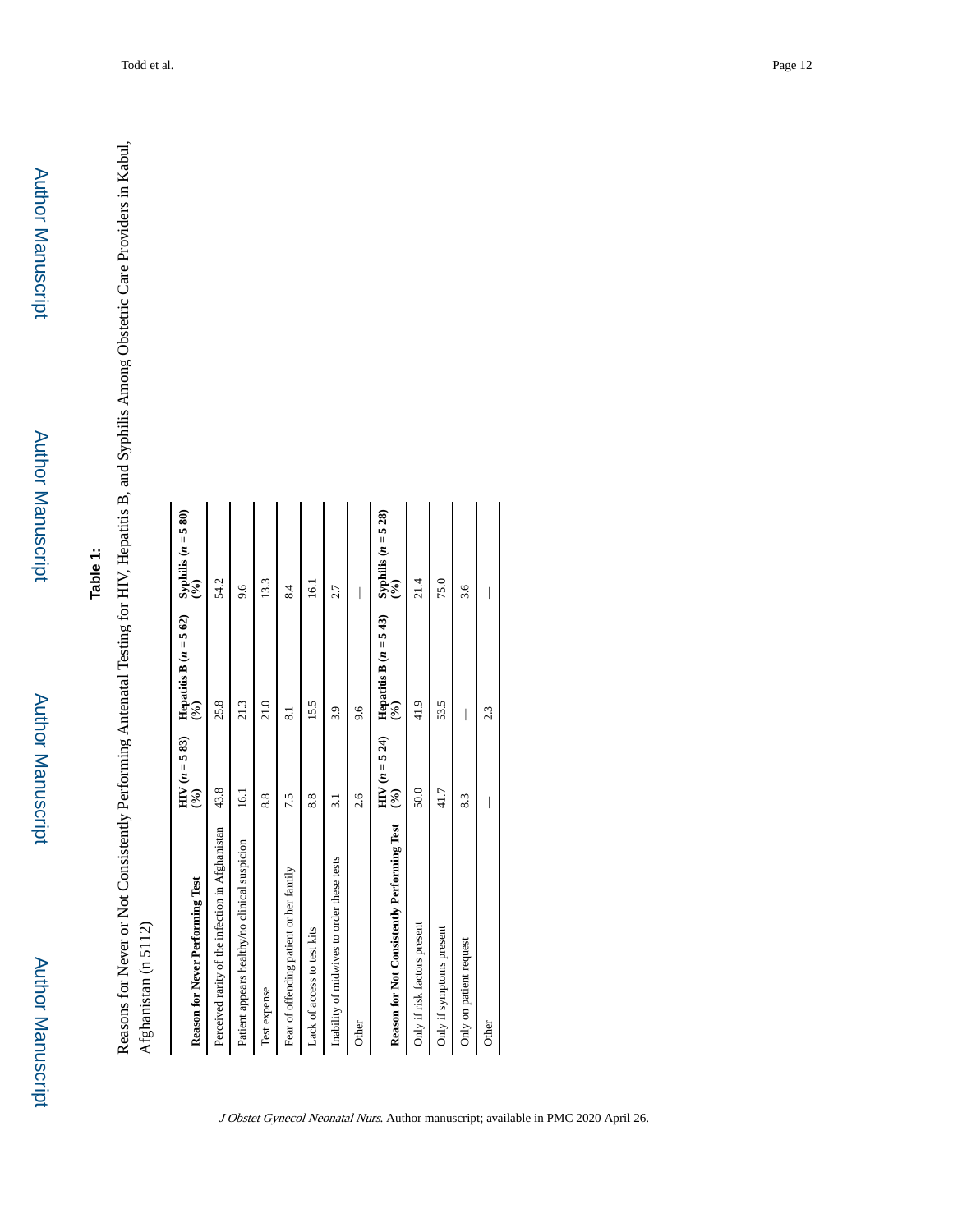|                                                                                                                                                                                                                                             | <b>Strongly Agree/Agree</b>    |                              |                                | <b>Strongly Disagree/Disagree</b> |                |
|---------------------------------------------------------------------------------------------------------------------------------------------------------------------------------------------------------------------------------------------|--------------------------------|------------------------------|--------------------------------|-----------------------------------|----------------|
|                                                                                                                                                                                                                                             | $(n = 5 62)$<br>(%)<br>Midwife | 52)<br>Doctor<br>$(n = 5.5)$ | $(n = 5 62)$<br>(%)<br>Midwife | Doctor<br>$(n = 52)$<br>$(96)$    | p-Value        |
| Statements addressing stigma                                                                                                                                                                                                                |                                |                              |                                |                                   |                |
| I would not associate with a person with HIV or a sexually-transmitted infection because my reputation would be affected                                                                                                                    | 35.5                           | 15.7                         | 64.5                           | 84.3                              | 096            |
| A woman with HIV or an STI must have done something very bad to get such an infection                                                                                                                                                       | 22.6                           | 2.0                          | 77.4                           | 98.0                              | 600            |
| e if she had an STI, even if he infected her<br>It would be acceptable for a husband to divorce his wif                                                                                                                                     | 24.2                           | 2.0                          | 75.8                           | 98.0                              | 006            |
| If my relative had HIV or an STI, I would never associate with them again                                                                                                                                                                   | 24.2                           | 7.8                          | 72.6                           | 92.2                              | 052            |
| People with STI or HIV should not be treated because they did something bad to get this infection                                                                                                                                           | 19.4                           | 3.9                          | 80.6                           | 96.1                              | 060            |
| I am worried that if I offer to test a patient for STIs she will think that I disapprove of her<br>Attitudes toward testing                                                                                                                 | 29.0                           | 17.6                         | 71.0                           | 82.4                              | .288           |
| I don't think it is necessary to test for an infection that I don't think a patient has, even if it might affect her baby<br>Patients should have any blood test that could guarantee the health of the baby, even if it is for HIV or STIs | 35.5<br>88.7                   | 84.3<br>15.7                 | 64.5<br>11.3                   | 84.3<br>15.7                      | .733<br>029    |
| even if it affects the health of a baby<br>I will not test for infection because it is too expensive,                                                                                                                                       | 29.0                           | 5.9                          | 71.0                           | 94.1                              | $\overline{0}$ |
| have to tell the husband the results, even if it adversely affects the health of<br>I will not test for HIV or STIs in pregnancy because I<br>the baby                                                                                      | 35.5                           | 7.8                          | 64.5                           | 92.2                              | $\overline{0}$ |
| I support any testing that needs to be done to make sure that my patient is healthy                                                                                                                                                         | 93.5                           | 91.8                         | 6.5                            | 8.2                               | 724            |
| The husbands of my patients support any testing that needs to be done to make sure that the baby is healthy                                                                                                                                 | 91.8                           | 82.0                         | 8.2                            | 18.0                              | 086            |
| I think testing is a bad idea because having blood taken will make the patient weak                                                                                                                                                         | 11.3                           | 2.0                          | 88.7                           | 98.0                              | .180           |
| I will do additional testing if the patient requests it to ensure the health of the baby                                                                                                                                                    | 80.6                           | 72.5                         | 19.4                           | 27.5                              | 175            |
| Women should have any test that the doctor/midwife recommends                                                                                                                                                                               | 100                            | 99.0                         | $\circ$                        | $\overline{1.0}$                  | .137           |
| is necessary<br>The doctor/midwife should always explain why a test                                                                                                                                                                         | 100                            | 99.0                         | $\circ$                        | $\overline{1.0}$                  | 278            |
| Blood testing is not harmful to a patient's health                                                                                                                                                                                          | 98.4                           | 98.0                         | 1.6                            | 2.0                               | 460            |

Author Manuscript

**Author Manuscript** 

Author Manuscript

**Author Manuscript** 

# **Table 2:**

Midwife and Physician Differences in Attitudes Concerning Antenatal Infection Testing and Care (n 5114) Midwife and Physician Differences in Attitudes Concerning Antenatal Infection Testing and Care (n 5114)